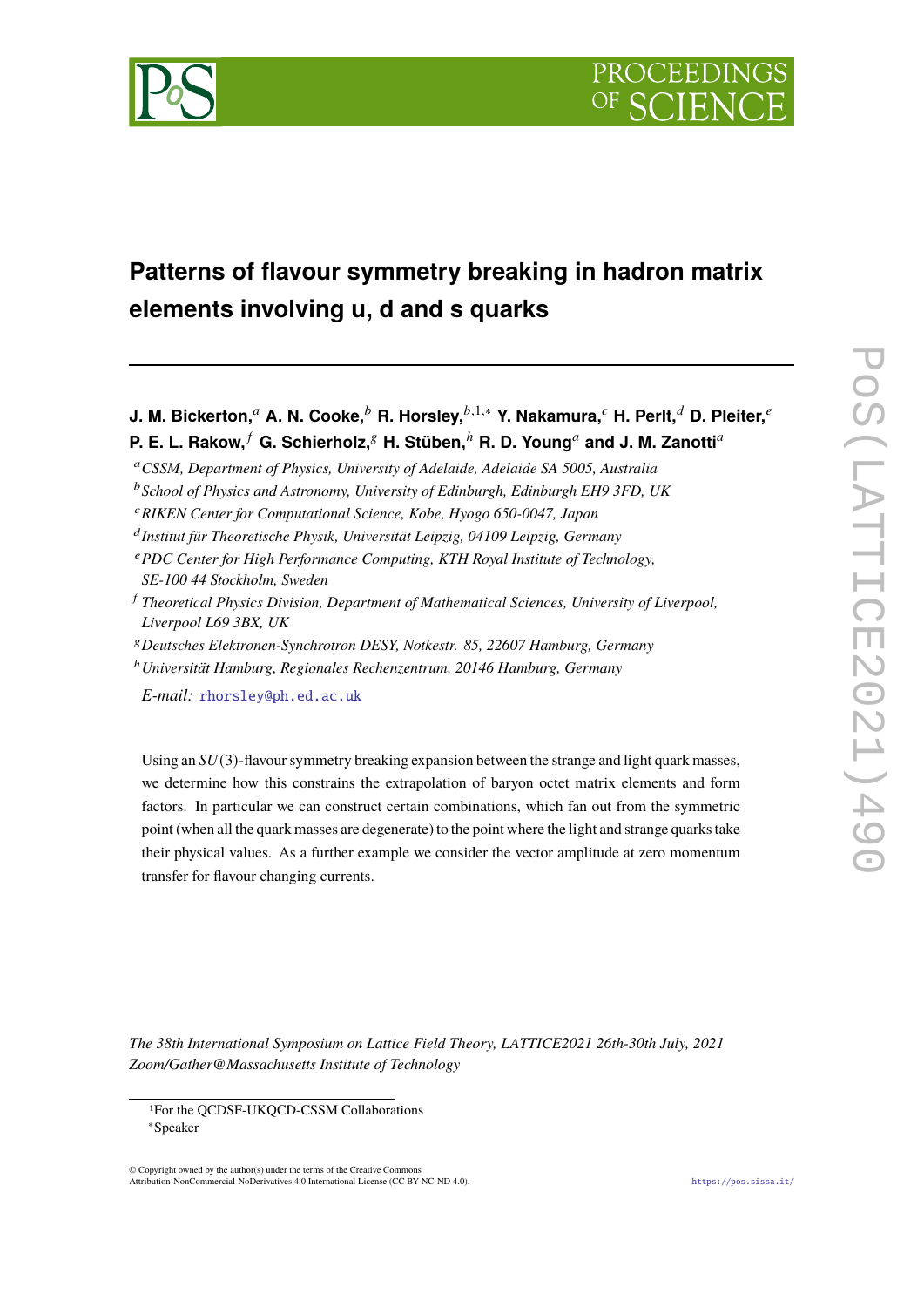### **1. Introduction and background**

Understanding the pattern of flavour symmetry breaking and mixing, and the origin of CP violation, remains one of the outstanding problems in particle physics. Questions to be answered include (i) What determines the observed pattern of quark and lepton mass matrices and (ii) Are there other sources of flavour symmetry breaking? In [\[1,](#page-7-0) [2\]](#page-7-1) we have outlined a programme to systematically investigate the pattern of flavour symmetry breaking for QCD with three quark flavours. The programme has been successfully applied to meson and baryon masses involving up, down and strange quarks and has been extended to include QED effects [\[4,](#page-7-2) [5\]](#page-7-3). This article will extend the investigation to include baryon octet matrix elements as reported in [\[3\]](#page-7-4). (In particular the baryon octet is sketched in the LH panel of Fig. [1.](#page-1-0))

<span id="page-1-0"></span>

**Figure 1:** Left panel: The baryon octet in the  $I_3$ -Y plane. Right panel: The path from the  $SU(3)$ -flavour symmetry line to the physical quark mass (denoted by a star). The axes for the renormalised quarks are non-orthogonal which depicts the situation for non-chiral actions, such as clover-Wilson fermions, [\[2\]](#page-7-1).

The QCDSF strategy applied mainly to 2 + 1 simulations (i.e.  $\bar{m}_u = m_d \equiv m_l$ ) is to note that while there are many paths to approach the physical point, it is particularly favourable to extrapolate from a point on the  $SU(3)$ -flavour symmetry line, where all the quark masses are the same, to the physical point  $(\bar{m}_0, \bar{m}_0) \rightarrow (m_l^*, m_s^*)$  keeping the singlet quark mass  $\bar{m} \equiv (2m_l + m_s)/3$  constant, as illustrated in the RH panel of Fig. [1.](#page-1-0) This path is called the 'unitary line' as we expand in both sea and valence quarks.

Defining  $\delta m_q = m_q - \bar{m}$  as the expansion paremter about the  $SU(3)$ -flavour symmetric point  $\delta m_q = 0$  then we find Taylor expansions which at low orders in  $\delta m_l$  have *constraints* between the various octet masses. For example for the baryon octet we have

<span id="page-1-1"></span>
$$
M_N = M_0 + 3A_1 \delta m_l + ...
$$
  
\n
$$
M_{\Lambda} = M_0 + 3A_2 \delta m_l + ...
$$
  
\n
$$
M_{\Sigma} = M_0 - 3A_2 \delta m_l + ...
$$
  
\n
$$
M_{\Xi} = M_0 - 3(A_1 - A_2) \delta m_l + ...
$$
\n(1)

This expansion is known up to and including  $\delta m_l^3$  terms. Thus plotting the masses against  $\delta m_l$ , they fan out from the point  $\delta m_l = 0$ . A further consequence is that singlet terms, such as  $X_N = (M_N + M_\Sigma + M_\Xi)/3 = M_0 + O(\delta m_l^2)$  have no  $O(\delta m_l)$  terms. We shall find similar behaviour for the matrix elements.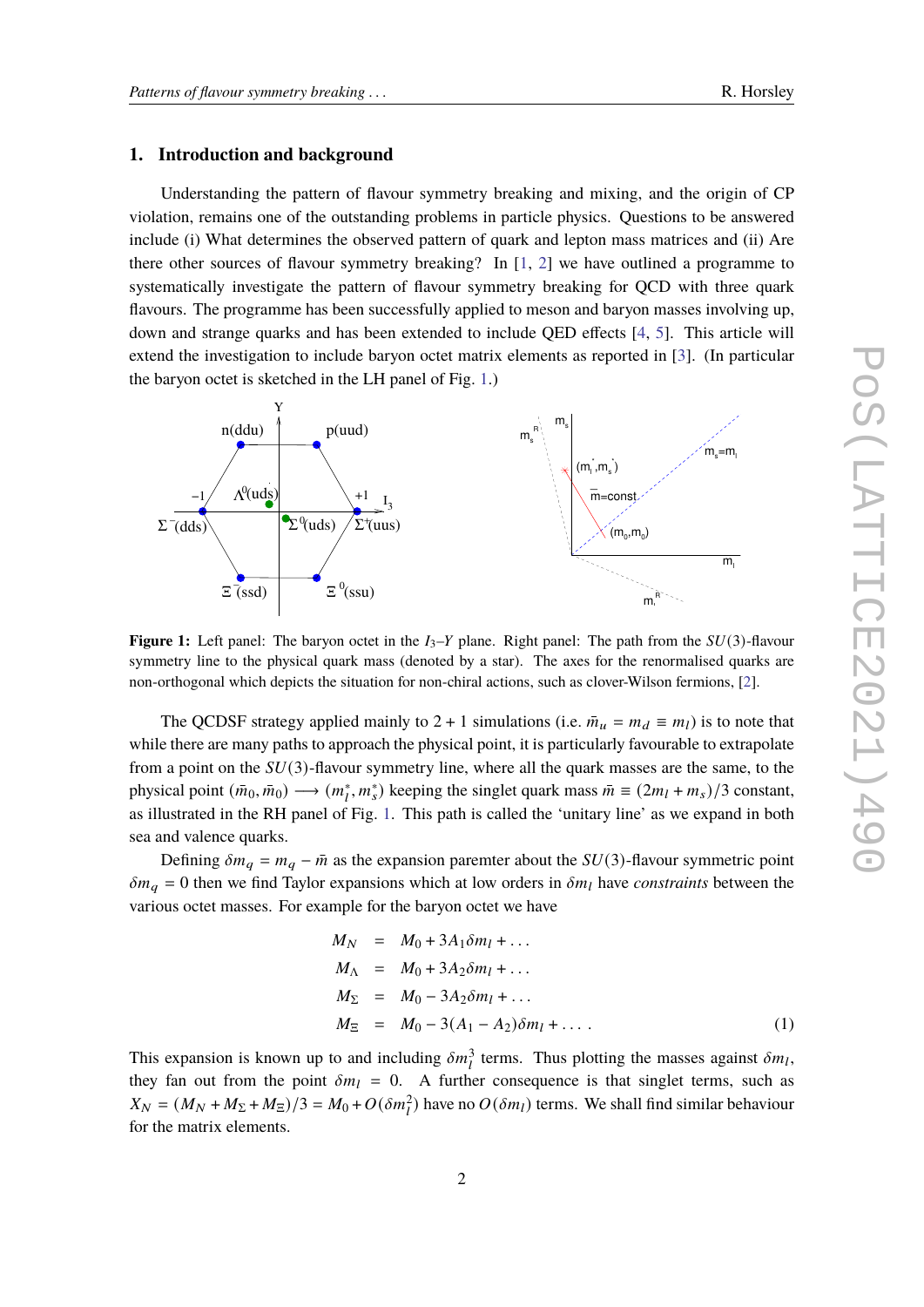<span id="page-2-0"></span>

| Index          | Baryon $(B)$ Meson $(F)$ |             | Current $(J^F)$                                                                      |
|----------------|--------------------------|-------------|--------------------------------------------------------------------------------------|
| 1              | n                        | $K^0$       | $d\gamma s$                                                                          |
| $\overline{2}$ | $\boldsymbol{p}$         | $K^+$       | $\bar{u}\gamma s$                                                                    |
| 3              | $\Sigma^-$               | $\pi^-$     | $\bar{d}\gamma u$                                                                    |
| $\overline{4}$ | $\Sigma^0$               | $\pi^0$     | $\frac{1}{\sqrt{2}}(\bar{u}\gamma u - \bar{d}\gamma d)$                              |
| 5              | $\Lambda^0$              | η           | $\frac{1}{\sqrt{6}}\left(\bar{u}\gamma u+\bar{d}\gamma d-2\bar{s}\gamma s\right)$    |
| 6              | $\Sigma^+$               | $\pi^+$     | $\bar{u}\gamma d$                                                                    |
| 7              | $\Xi^-$                  | $K^-$       | $\bar{s} \gamma u$                                                                   |
| 8              | $\Xi^0$                  | $\bar{K}^0$ | $\bar{s}\gamma d$                                                                    |
| 0              |                          | n'          | $\frac{1}{\sqrt{3}}\left(\bar{u}\gamma u + \bar{d}\gamma d + \bar{s}\gamma s\right)$ |

**Table 1:** Our numbering and conventions for the generalised currents. For example,  $B_3 = \Sigma^-, F_3 = \pi^-,$  $J^{F_3} \equiv J^{\pi^-} = \bar{d}\gamma u$ . We use the convention that current (i.e. operator) numbered by *i* has the same effect as absorbing a meson with the index  $i$ .  $\gamma$  represents an arbitrary Dirac matrix.

#### **2. Matrix element expansions**

We now develop similar expansions for matrix elements given by

$$
\langle B_i | J^{F_j} | B_k \rangle \equiv A_{\bar{B}_i F_i B_k},\qquad(2)
$$

where our conventions are given in Table [1](#page-2-0) for the possible octet states,  $i = 1, \ldots, 8$  and the singlet state, labelled by  $i = 0$  (which is considered separately). As we are primarily concerned with the flavour structure of bilinear operators, we use the corresponding meson name for the flavour structure of the bilinear quark currents. So for example the  $i = 5$  current is given by the flavour matrix  $F_{\eta} = \text{diag}(1, 1, -2)/\sqrt{6}$ . We shall use the convention that the current *i* has the same effect as absorbing a meson with the same index. As an example, we note that absorbing a  $\pi^+$  annihilates one *d* quark and creates a *u* quark. That is  $J^{\pi^+}|0\rangle \propto |\pi^+\rangle$ . When  $i \neq k$  we have transition matrix elements; when  $i = k$  within the same multiplet, we have operator expectation values. This has already been indicated in Table [1.](#page-2-0)

In the case of  $n_f = 2 + 1$  flavours considered here we only need to give the amplitudes for one particle in each isospin multiplet, and can then use isospin symmetry to calculate all other amplitudes in (or between) the same multiplets. So, for example, we can calculate the  $\Sigma^-$  and  $\Sigma^0$ matrix elements if we are given all the  $\Sigma^+$  matrix elements. Similarly, given the  $\Sigma^- \to n$  transition amplitude, we can find all the other  $\Sigma \rightarrow N$  transition amplitudes.

Within the set of amplitudes between baryons there are 7 diagonal matrix elements:  $A_{\bar{N}nN}$ ,  $A_{\bar{\Sigma}\eta\Sigma}$ ,  $A_{\bar{\Lambda}\eta\Lambda}$ ,  $A_{\bar{\Xi}\eta\Xi}$  ( $I = 0$ ) and  $A_{\bar{N}\pi N}$ ,  $A_{\bar{\Sigma}\pi\Sigma}$ ,  $A_{\bar{\Xi}\pi\Xi}$  ( $I = 1$ ) and 5 transition amplitudes:  $A_{\bar{\Sigma}\pi\Lambda}$  $(I = 0)$ , and  $A_{\overline{N}K\Sigma}$ ,  $A_{\overline{N}K\Lambda}$ ,  $A_{\overline{N}K\Xi}$ ,  $A_{\overline{\Sigma}K\Xi}$   $(I = 1/2)$  giving  $7 + 5 = 12$  in total. (There are a further 5 inverse transition amplitudes, simply related to the previous 5 transition amplitudes.) A Wigner-Eckart type theorem applies, the 'reduced' matrix element (or amplitude) being multiplied by a Clebsch–Gordan coefficient. For example  $\langle p|J^{\pi^+}|n\rangle = \sqrt{2} A_{\bar{N}\pi N} = \sqrt{2} \langle p|J^{\pi^0}|p\rangle$  giving  $\langle p|\bar{u}\gamma d|n\rangle = \langle p|(\bar{u}\gamma u - \bar{d}\gamma d)|p\rangle$ . Further details and tables are given in [\[3\]](#page-7-4).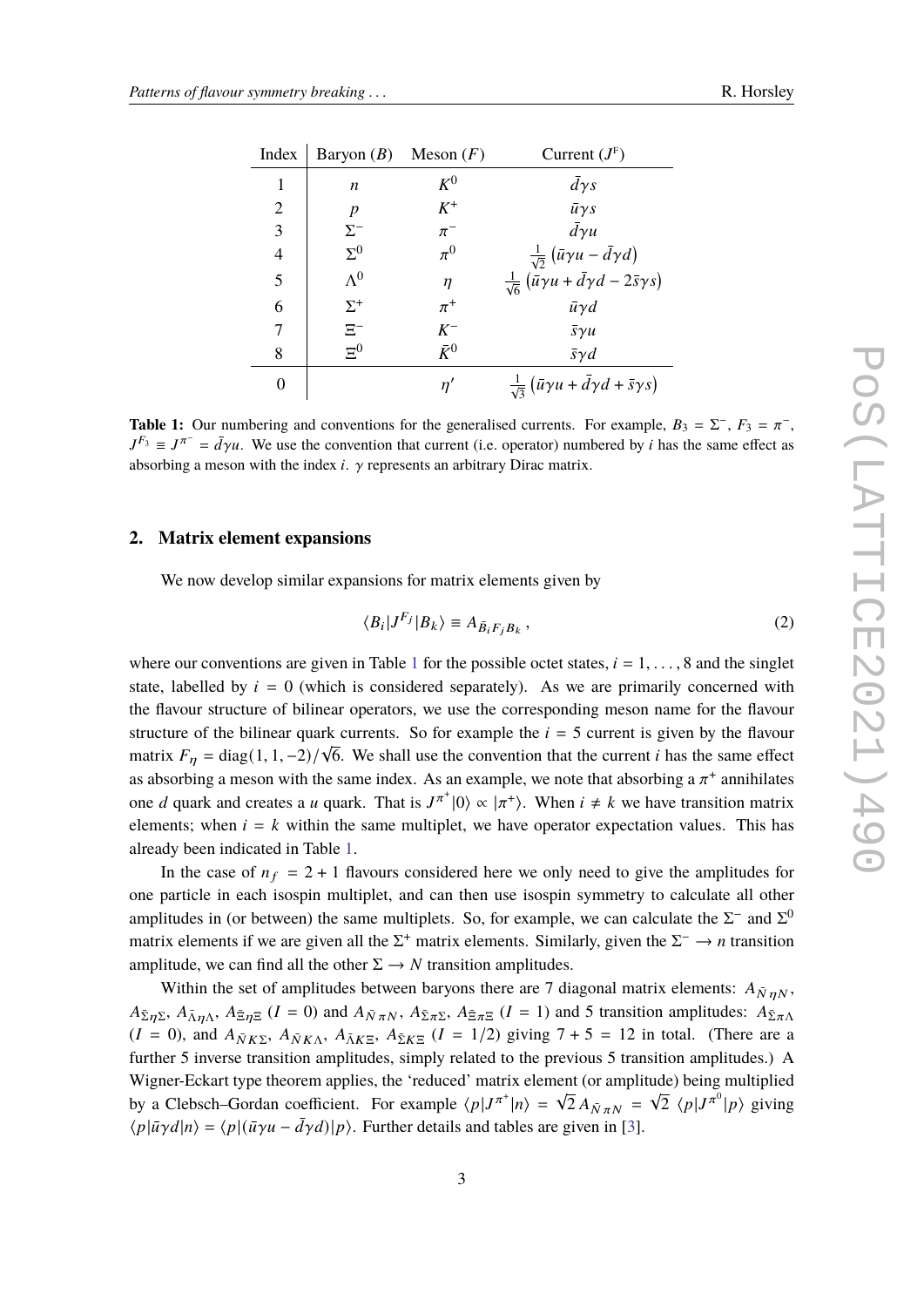<span id="page-3-0"></span>

|                |  |  |       |    | SU(3) | $T$ , 1 <sup>st</sup> class          |            | $T$ , 2 <sup>nd</sup> class |       |
|----------------|--|--|-------|----|-------|--------------------------------------|------------|-----------------------------|-------|
| Polynomial     |  |  | SU(3) |    |       | d-like $f$ -like $d$ -like $f$ -like |            |                             |       |
|                |  |  |       |    |       |                                      |            |                             |       |
| $\delta m_l$   |  |  |       |    |       | $r_1, r_2, r_3$ $s_1, s_2$           |            | $t_1, t_2$                  | $u_1$ |
| $\delta m_i^2$ |  |  |       |    | 27    | $q_1, q_2$                           | $w_1, w_2$ | $\mathcal{X}$ 1             |       |
| $\delta m_i^3$ |  |  |       | 64 | 64    |                                      |            |                             |       |

**Table 2:** Left panel: All the quark mass polynomials up to  $O(\delta m_l^3)$  classified by symmetry properties. Right panel: The relevant 17 T-tensors, tabulated according to first/second class and  $d$ - or  $f$ -type.

Matrix elements follow the schematic pattern for 2+1:

$$
\langle B_i | J^{F_j} | B_k \rangle = \sum (\text{singlet mass polynomial}) \times (\text{singlet tensor})_{ijk}
$$
  
+ 
$$
\sum (\text{octet mass polynomial}) \times (\text{octet tensor})_{ijk}
$$
  
+ 
$$
\sum (27 \text{-plet mass polynomial}) \times (27 \text{-plet tensor})_{ijk}
$$
  
+ 
$$
\sum (64 \text{-plet mass polynomial}) \times (64 \text{-plet tensor})_{ijk} . \tag{3}
$$

We already know the mass polynomials, [\[2\]](#page-7-1), as given in the LH panel of Table [2.](#page-3-0) So, for example, the 27-plet part contains  $O(\delta m_l^2)$  and  $O(\delta m_l^3)$  terms. It remains to classify the  $T_{ijk} = \langle B_i | J^{F_j} | B_k \rangle$ 3-index tensors,  $T_{ijk}$  and so need to look for a  $SU(3)$  decomposition of 8 ⊗ 8 ⊗ 8. Here we give a very brief sketch. We consider the tensor under  $SU(3)$  rotations:  $T'_{ijk} = U_{ia}^{\dagger} T_{abc} U_{bj} U_{ck}$  and in particular the change in T under an infinitesimal transformation by a generator  $\lambda^{\alpha}$ . Using isospin constraints and known Casimir eigenvalues (solving 512 equations with Mathematica) imply that there are 17 independent tensors with most  $T_{ijk}$  elements zero or  $\sqrt{$ integer. These can then be further classified, by first defining a reflection matrix,  $R$ , which inverts the outer ring of the octet. The tensors can then be divided into first or second class depending on the symmetry

first class 
$$
T_{ijk} = +T_{kai}R_{aj}
$$
,  
second class  $T_{ijk} = -T_{kai}R_{aj}$ ,

which interchanges  $B_i$  and  $B_k$  and transposes the flavour matrix  $F^j$ . This corresponds to the Weinberg classification of currents into first and second class, [\[6\]](#page-7-5), as discussed in [\[3\]](#page-7-4).

There is an additional classification by the symmetry when  *is applied to all three indices* 

$$
d-\text{like} \qquad T_{ijk} = +R_{ia}T_{abc}R_{bj}R_{ck},
$$
  

$$
f-\text{like} \qquad T_{ijk} = -R_{ia}T_{abc}R_{bj}R_{ck}.
$$

We find eventually that there are 17 tensors: two singlets, eight octets, six 27-plets, one 64-plet all contained in the  $8 \otimes 8 \otimes 8$  decomposition. These are listed in the RH panel of Table [2.](#page-3-0)

We are now in a position to give the polynomial expansions of the amplitudes to  $O(\delta m_i^3)$ . The same notation is used for the tensor and its coefficient. For example considering  $\langle p|J^{\eta}|p \rangle \equiv$  $\langle B_2|J^5|B_2\rangle = A_{\bar{N}nN}$  $\langle B_2|J^5|B_2\rangle = A_{\bar{N}nN}$  $\langle B_2|J^5|B_2\rangle = A_{\bar{N}nN}$  at say  $O(\delta m_l)$  we have from LH Table 2 that it is octet. From RH Table 2 we see that for first class, it can contain possible  $r_1$ ,  $r_2$ ,  $r_3$  and  $s_1$ ,  $s_2$  tensor contributions. Checking which tensors have a non-zero 252 component gives a coefficient  $(r_1 - s_2)$ .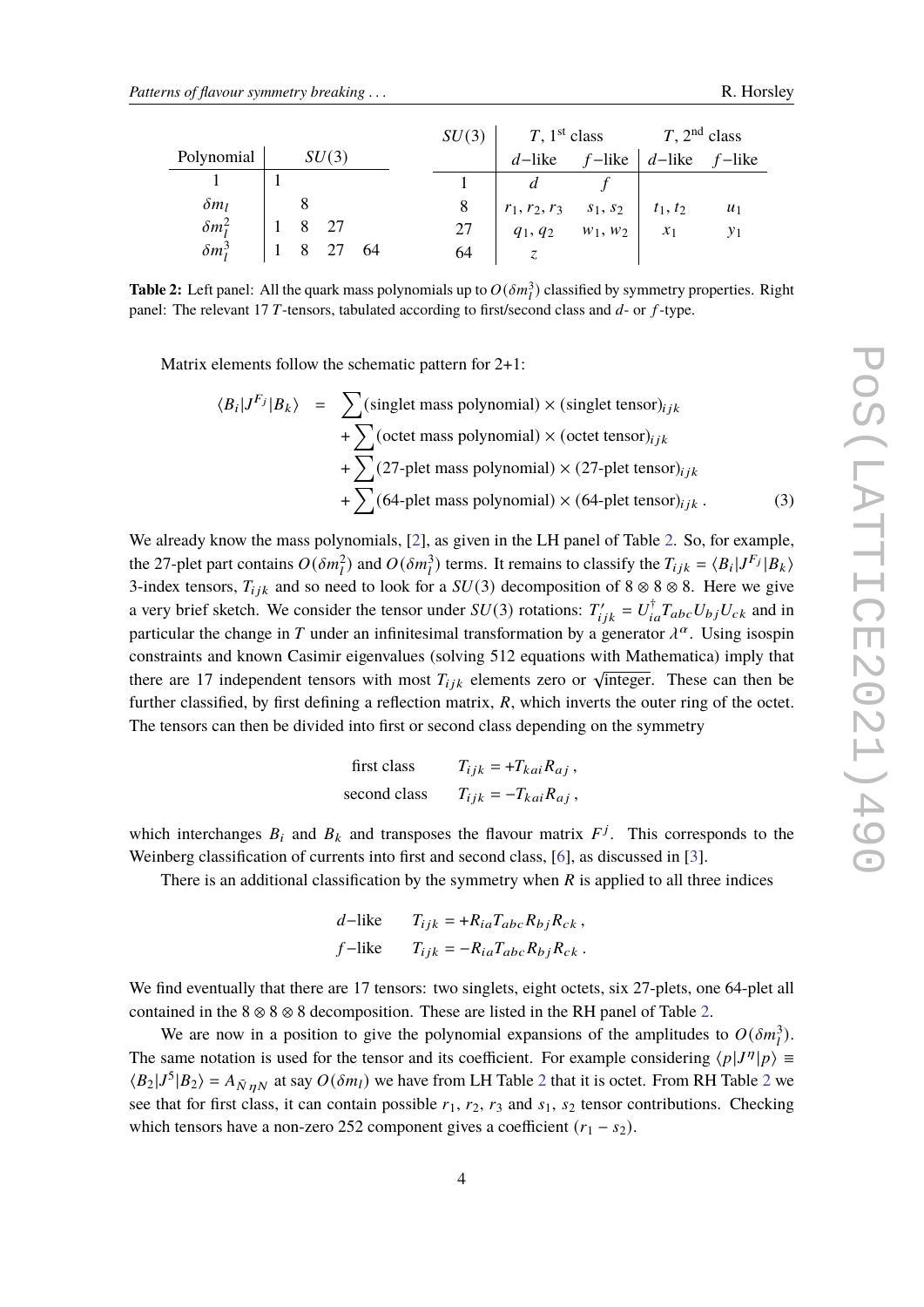Thus, as an example, we eventually find for a 1<sup>st</sup>-class current

$$
\langle p|J^{\eta}|p\rangle = A_{\bar{N}\eta N}
$$
  
=  $\frac{\sqrt{3}f - d + (r_1 - s_2)\delta m_l}{s}$   
+  $(\frac{\sqrt{3}f^x - d^x + r_1^x - s_2^x + 9q_1 + 3q_2 + 3\sqrt{3}w_2)\delta m_l^2}{s}$   
+  $(\frac{\sqrt{3}f^{xx} - d^{xx}}{1} + \frac{r_1^{xx} - s_2^{xx}}{s} + \frac{9q_1^x + 3q_2^x + 3\sqrt{3}w_2^x + 3\sqrt{3}z}{s^2})\delta m_l^3$ , (4)

(by this we mean the relevant  $1<sup>st</sup>$ -class form factor) and as a further example for a  $2<sup>nd</sup>$ -class current

$$
\langle n|J^{K^+}|\Sigma^-\rangle = A_{\bar{N}K\Sigma} = (\sqrt{2}t_2 + \sqrt{6}u_1)\delta m_l + (\sqrt{2}t_2^* + \sqrt{6}u_1^* + \sqrt{5}x_1 + \sqrt{2}y_1)\delta m_l^2.
$$
 (5)

Complete tables are given in [\[3\]](#page-7-4).

It is natural to ask what do we gain for all this effort. The answer is that the expansions are constrained, as can be easily ascertained by counting the available parameters. For 1<sup>st</sup>-class currents there are  $7 + 5 = 12$  $7 + 5 = 12$  possible amplitudes and we have from the RH panel of Table 2

- $O(1)$  has  $2<sub>1</sub> = 2$  parameters
- $O(\delta m_l)$  has  $5_8 = 5$  parameters
- $O(\delta m_l^2)$  has  $2_1 + 5_8 + 4_{27} = 11$  parameters

while at  $O(\delta m_l^3)$  we have  $2_1 + 5_8 + 4_{27} + 1_{64} = 12$  parameters and 12 amplitudes, so there are no further constraints. (The subscript denotes the representation given in the RH panel of Table [2.](#page-3-0)) Similarly for second-class currents – there are now 5 possible amplitudes, the expansion starts at  $O(\delta m_l)$  and we have

•  $O(\delta m_l)$  has  $3_8 = 3$  parameters

while at  $O(\delta m_l^2)$  we already have  $3_8 + 2_{27} = 5$  parameters, so again there are no further constraints. So in all cases we only have constraints at low orders in  $\delta m_l$ .

Alternatively we can construct linear combinations of amplitudes so that we have only  $d$ - or f-terms in the expansion. For example we have at  $O(\delta m_l)$  a 1<sup>st</sup>-class d expansion can be constructed

$$
D_1 \equiv -(A_{\bar{N}\eta N} + A_{\bar{\Xi}\eta \Xi}) = 2d - 2r_1 \delta m_l
$$
  
\n
$$
D_2 \equiv A_{\bar{\Sigma}\eta \Sigma} = 2d + (r_1 + 2\sqrt{3}r_3)\delta m_l
$$
  
\n
$$
D_3 \equiv -A_{\bar{\Lambda}\eta \Lambda} = 2d - (r_1 + 2r_2)\delta m_l
$$
  
\n
$$
D_4 \equiv \frac{1}{\sqrt{3}}(A_{\bar{N}\pi N} - A_{\bar{\Xi}\pi \Xi}) = 2d - \frac{4}{\sqrt{3}}r_3 \delta m_l
$$
  
\n
$$
D_5 \equiv A_{\bar{\Sigma}\pi \Lambda} = 2d + (r_2 - \sqrt{3}r_3)\delta m_l
$$
  
\n
$$
D_6 \equiv \frac{1}{\sqrt{6}}(A_{\bar{N}K\Sigma} + A_{\bar{\Sigma}K\Sigma}) = 2d + \frac{2}{\sqrt{3}}r_3 \delta m_l
$$
  
\n
$$
D_7 \equiv -(A_{\bar{N}K\Lambda} + A_{\bar{\Lambda}K\Sigma}) = 2d - 2r_2 \delta m_l
$$
  
\n(6)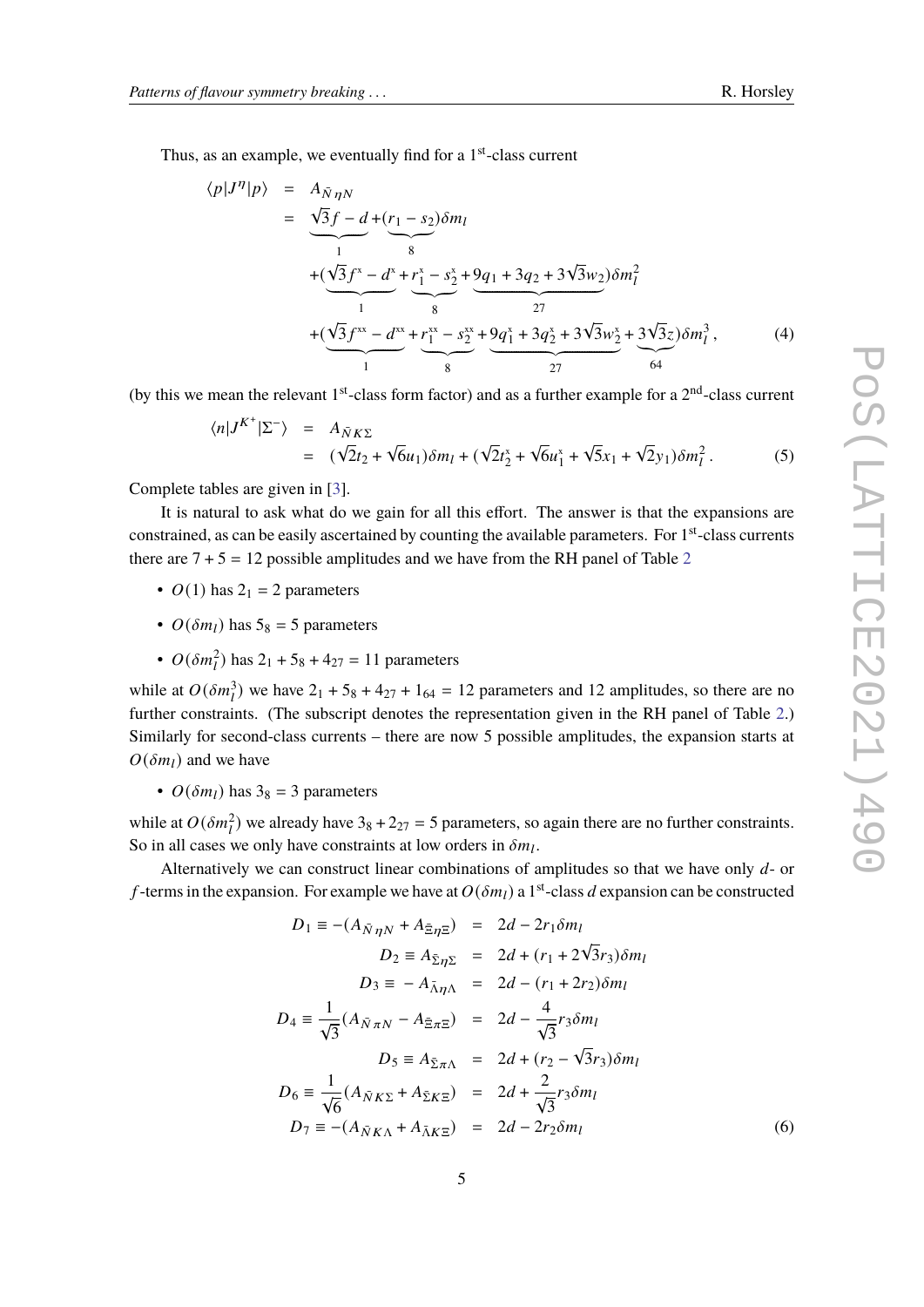just as for the masses as in eq. [\(1\)](#page-1-1) – a 'd-fan'. We have 7 lines, but only 3 slope parameters,  $r_1$ ,  $r_2$ ,  $r_3$ , so the splittings are highly constrained. We can also construct quantities that are constant at  $O(\delta m_l)$ , for example  $X_D \equiv (D_1 + 2D_2 + 3D_4)/6 = 2d + O(\delta m_l^2)$ . (These 'averages' are not unique, here we just use the diagonal terms.) Similarly for the  $f$ -fan: there are 5 lines, but only 2 slope parameters,  $s_1$ ,  $s_2$ , so splittings are again highly constrained. Examples of 'fan' plots and 'averages' for the vector current are given in [\[3\]](#page-7-4). For a recent example for the tensor charge, see [\[7\]](#page-7-6).

As a further example consider the renormalised vector current  $(J^r \sim V_4)$  at  $Q^2 = 0$ . This simply counts the quarks (positive) and anti-quarks (negative). So for the 7 diagonal amplitudes, the results are constant and known. This gives

<span id="page-5-0"></span>
$$
A_{\bar{N}\eta N} = \sqrt{3}f, A_{\bar{\Sigma}\eta \Sigma} = 0, A_{\bar{\Lambda}\eta \Lambda} = 0, A_{\bar{\Xi}\eta \Xi} = -\sqrt{3}f, A_{\bar{N}\pi N} = f, A_{\bar{\Sigma}\pi \Sigma} = 2f, A_{\bar{\Xi}\pi \Xi} = f
$$
 (7)

with  $f = 1/\sqrt{2}$ ,  $d = 0$ . Note that because d vanishes then  $A_{\bar{\Sigma} \eta \Sigma}$  and  $A_{\bar{\Lambda} \eta \Lambda}$  are identically zero. The vanishing of the  $O(\delta m_l)$  terms leads immediately to the vanishing of all the coefficients (i.e.  $r_1$ ,  $r_2$ ,  $r_3$  and  $s_1$ ,  $s_2$ ). This then also implies that the 5 transition matrix elements also have no  $O(\delta m_l)$  terms. This is the content of the Ademollo–Gatto theorem [\[8\]](#page-7-7). At the next order,  $O(\delta m_l^2)$ , for the diagonal amplitudes we have 11 parameters but 7 constraint equations, so we can solve for 4 parameters, which we take to be  $q_1, q_2, w_1, w_2$ . Substituting into the transition amplitudes gives

<span id="page-5-1"></span>
$$
A_{\bar{\Sigma}\pi\Lambda} = 0 + 40 \left( q_1 - \frac{1}{3} q_2 \right) \delta m_l^2
$$
  
\n
$$
A_{\bar{N}K\Sigma} = -\sqrt{2} f + \left( 5\sqrt{6} (q_1 + q_2) - 5\sqrt{2} (w_1 - w_2) \right) \delta m_l^2
$$
  
\n
$$
A_{\bar{N}K\Lambda} = -\sqrt{3} f + \left( 5(q_1 - \frac{5}{3} q_2) + 5\sqrt{3} (w_1 + \frac{1}{3} w_2) \right) \delta m_l^2
$$
  
\n
$$
A_{\bar{\Lambda}K\Sigma} = \sqrt{3} f + \left( 5(q_1 - \frac{5}{3} q_2) - 5\sqrt{3} (w_1 + \frac{1}{3} w_2) \right) \delta m_l^2
$$
  
\n
$$
A_{\bar{\Sigma}K\Sigma} = \sqrt{2} f + \left( 5\sqrt{6} (q_1 + q_2) - \sqrt{2} (w_1 + w_2) \right) \delta m_l^2.
$$
 (8)

So we have one constraint between the 5 amplitudes at  $O(\delta m_i^2)$ .

We finally note that to complete the job to determine all expansions, we also need the singlet  $\eta'$  as given in Table [1.](#page-2-0) For example for  $\bar{u}\gamma u = J^{\eta'}/J^{\eta'}$  $\sqrt{3} + J^{\pi^0}/$  $\sqrt{2} + J^{\eta}/$ is, we also need the singlet<br> $\sqrt{6}$  (and similarly for  $\bar{d}\gamma d$ ,  $\bar{s}\gamma s$ ) we need the singlet i.e.  $A_{\bar{N}n'N}$ . But these expansions are 8 ⊗ 1 ⊗ 8 and so have already been determined by the mass expansions [\[2\]](#page-7-1). For example from eq. [\(1\)](#page-1-1) we have  $A_{\bar{N}n'N} = a_0 + 3a_1 \delta m_l + ...$ which allows for example  $\langle p|\bar{u}\gamma u|p\rangle$  to be determined. This construction is necessary for example for the electromagnetic current. Again see [\[3\]](#page-7-4) for more details.

## **3. Numerical results**

We consider 2 + 1 Symanzik tree-level,  $O(a)$  improved clover fermions, [\[9\]](#page-7-8) at  $\beta = 5.50$ , where  $a \sim 0.074$  fm. At the flavour symmetric point  $M_{\pi} \sim 465$  MeV.

For the vector current ( $J \sim V_4$ ) we have determined the 12  $F_1$  form factors (amplitudes) at  $Q^2 = 0$  (using twisted boundary conditions for the transition amplitudes to achieve this) on a 24<sup>3</sup>  $\times$  48 lattice. Our preliminary results (for 5 quark masses) are given in Fig. [2.](#page-6-0) Note that on the  $\bar{m}$  = const.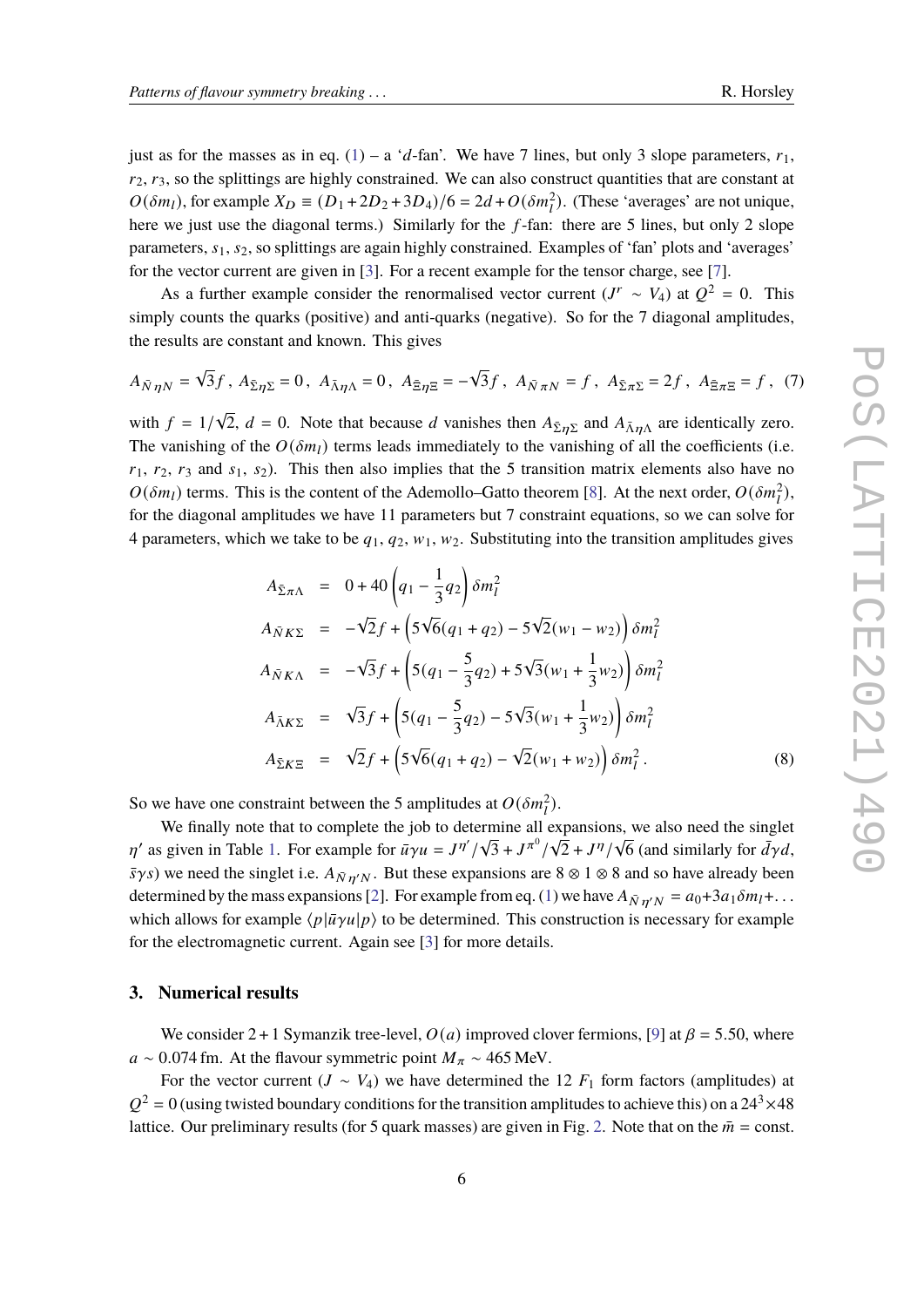<span id="page-6-0"></span>

**Figure 2:** Left panel: The 7 diagonal  $F_1$  amplitudes together with fits as described in the text. The filled points denote the numerical data, while the open points are at the physical pion mass.  $\delta m_l = 0$  is the  $SU(3)$ -flavour symmetric point. Right panel: The 5 transition  $F_1$  amplitudes.

trajectory we have also a data set with a light strange quark mass and a heavy light quark mass.

In the LH panel we show the diagonal amplitudes for  $F_1$  and in the RH panel the transition amplitudes also for  $F_1$ , together with a joint constrained fit given by eqs. [\(7\)](#page-5-0), [\(8\)](#page-5-1). As expected first for the diagonal amplitudes the numerical data is very constant (i.e. independent of the quark mass), which the fit reproduces. Also as the renormalised value of f is  $1/\sqrt{2}$ , then presently ignoring any  $O(a)$ -improvement, gives an estimate of the multiplicative vector renormalisation constant,  $Z_V$ . As  $A_{\bar{\Sigma}\eta\Sigma}$  and  $A_{\bar{\Lambda}\eta\Lambda}$  are identically zero (i.e. have a zero fit function) we fit these separately with a constant, which gives a consistency check of the data.

Turning now to the RH panel of Fig. [2](#page-6-0) we show the transition amplitudes for  $F_1$ . The joint constrained fits are given by eq. [\(8\)](#page-5-1). We find little evidence of discrepancies from the leading order, LO, constant values, except possibly for  $A_{\bar{N}K\Sigma}$ . However as the fit coefficients presently have large uncertainties then it is really necessary to extend the computation to smaller quark masses, before any conclusion can be reached. It is interesting to note that [\[10\]](#page-7-9) finds some evidence for discrepancies from the LO value for both  $A_{\bar{N}K\Sigma}$  and  $A_{\bar{\Sigma}K\Sigma}$ , however they both increase the absolute value of the amplitudes.